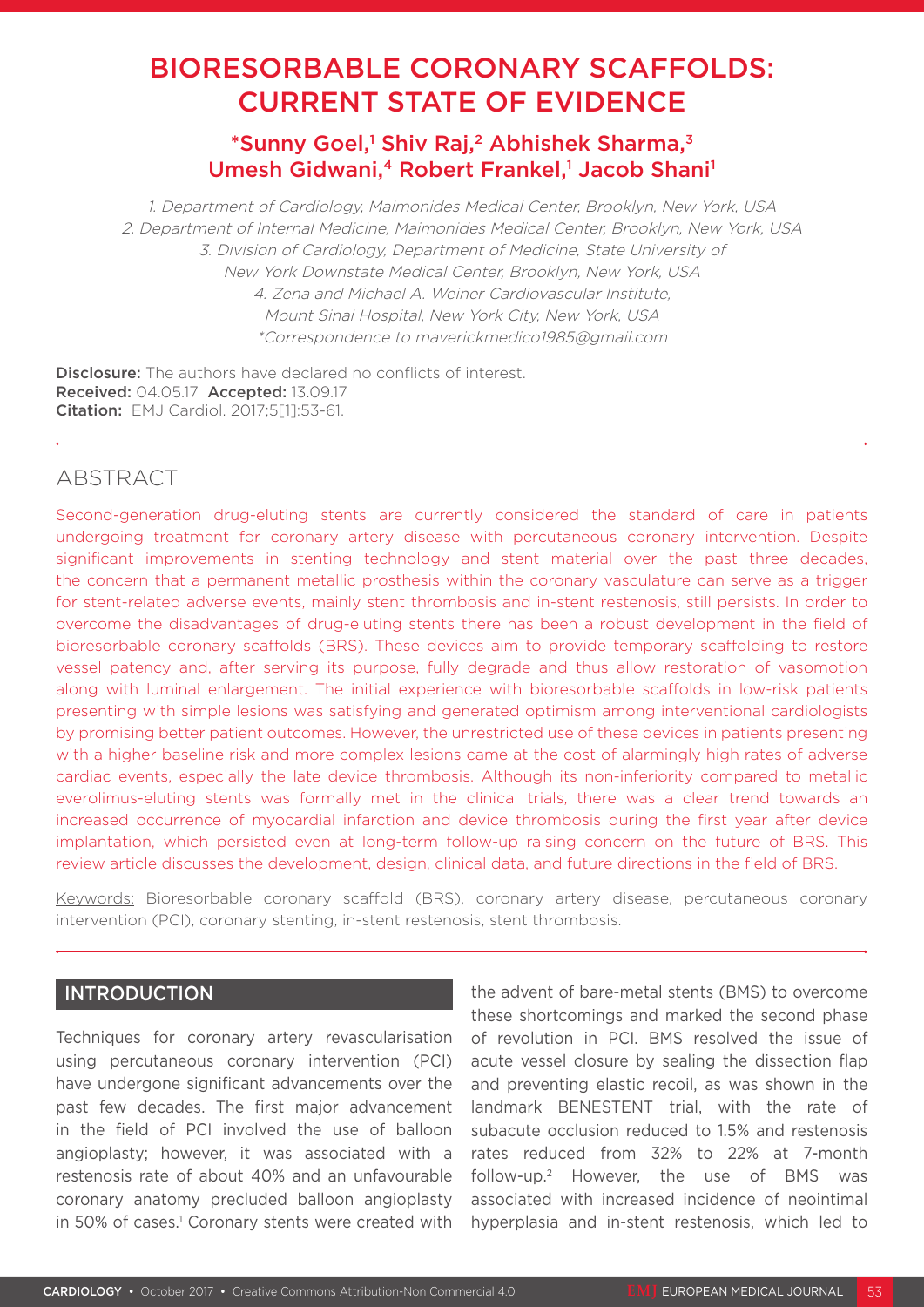repeat revascularisations and hence limited its widespread adoption.<sup>3</sup> In order to overcome the limitations of BMS, drug-eluting stents (DES) were developed, incorporating controlled local release of anti-proliferative agents with the aim of preventing neointimal hyperplasia and reducing the risk of restenosis. The introduction of DES heralded the third phase of revolution in the field of PCI and demonstrated a dramatic reduction in rate of restenosis compared to BMS.4 The frequency of stent thrombosis with second-generation DES are now reported to be at an all-time low at <1%.5 Despite these improvements, newer-generation DES have not managed to address all the limitations of permanent coronary stents, such as the persistent risks of target lesion revascularisation and neoatherosclerosis, hindrance of late lumen enlargement, and the lack of reactive vasomotion in the stented vessel. Furthermore, implanting DES can hinder surgical revascularisation, jail side branches, require long-term antiplatelet therapy, create blooming artefact on imaging, and predispose the vessel to late stent thrombosis.<sup>6</sup>

Everolimus-eluting bioresorbable coronary scaffolds (BRS) were presented as the 'magic bullet' for overcoming the limitations and adverse effects associated with permanent indwelling drug-eluting metallic stents. However, mid-term and long-term data on the leading BRS (Absorb, Abbott Vascular, Santa Clara, California, USA) contradicted the expected advantages of the BRS and showed a higher rate of late scaffold thrombosis.<sup>7-9</sup> This article will briefly review the key concepts in and current clinical evidence for BRS.

|                           |  |  |  | Table 1: Summary of currently approved and under investigation bioresorbable scaffolds with their |  |  |
|---------------------------|--|--|--|---------------------------------------------------------------------------------------------------|--|--|
| technical specifications. |  |  |  |                                                                                                   |  |  |

| Device (manufacturer)                                                              | Alloy                                 | Strut thickness<br>(mm) | Resorption<br>time (months) | First-in-human<br>clinical trial        | Regulatory<br>status            |
|------------------------------------------------------------------------------------|---------------------------------------|-------------------------|-----------------------------|-----------------------------------------|---------------------------------|
| Igaki-Tamai Stent<br>(Kyoto Medical Planning<br>Co., Kyoto, Japan)                 | PLLA                                  | 170                     | $24 - 36$                   | Igaki-Tamai50                           | CE marked for<br>peripheral use |
| <b>DESolve</b><br>(Elixir Medical Corporation,<br>Sunnyvale, California, USA)      | PLLA                                  | 150                     | $12 - 24$                   | DESolve Nx <sup>24</sup>                | CE marked                       |
| ReZolve<br>(REVA Medical Inc., San<br>Diego, California, USA)                      | Polytyrosine-derived<br>polycarbonate | $115 - 230$             | $4 - 6$                     | RESTORE <sup>51</sup>                   | Investigational                 |
| ReZolve 2<br>(REVA Medical Inc., San<br>Diego, California, USA)                    | Polytyrosine-derived<br>polycarbonate | $115 - 230$             | $4 - 6$                     | RESTORE-252                             | Investigational                 |
| Fantom (REVA Medical Inc.,<br>San Diego, California, USA)                          | Polytyrosine-derived<br>polycarbonate | 125                     | 36                          | FANTOM II <sup>20</sup>                 | CE marked                       |
| Absorb BVS 1.1<br>(Abbott Vascular, Santa<br>Clara, California, USA)               | PLLA                                  | 156                     | $24 - 28$                   | <b>ABSORB</b><br>Cohort B <sup>53</sup> | CE marked,<br>FDA approved      |
| <b>FORTITUDE</b><br>(Amaranth Medical, Inc.,<br>Mountain View, California,<br>USA) | PLLA                                  | $150 - 200$             | $3 - 6$                     | MEND-II54                               | Investigational                 |
| <b>DREAMS1G</b><br>(Biotronik SE & Co.<br>KG, Berlin, Germany)                     | Mg Alloy                              | 125                     | 9                           | BIOSOLVE-I <sup>14</sup>                | Investigational                 |
| <b>DREAMS 2G</b><br>(Biotronik SE & Co. KG,<br>Berlin, Germany)                    | Mg Alloy                              | 150                     | $\overline{9}$              | BIOSOLVE-II <sup>15</sup>               | Investigational                 |
| <b>Ideal BioStent</b><br>(Xenogenics Corporation,<br>Lincoln, Rhode Island, USA)   | PLLA                                  | 200                     | $6 - 9$                     | WHISPER <sup>55</sup>                   | Investigational                 |
| <b>ART PBS</b><br>(Arterial Remodeling<br>Technologies, Paris, France)             | PLLA                                  | 170                     | $3 - 6$                     | ARTDIVA <sup>56</sup>                   | Investigational                 |

CE: Conformité Européene; FDA: U.S. Food and Drug Administration; PLLA: polylactic acid.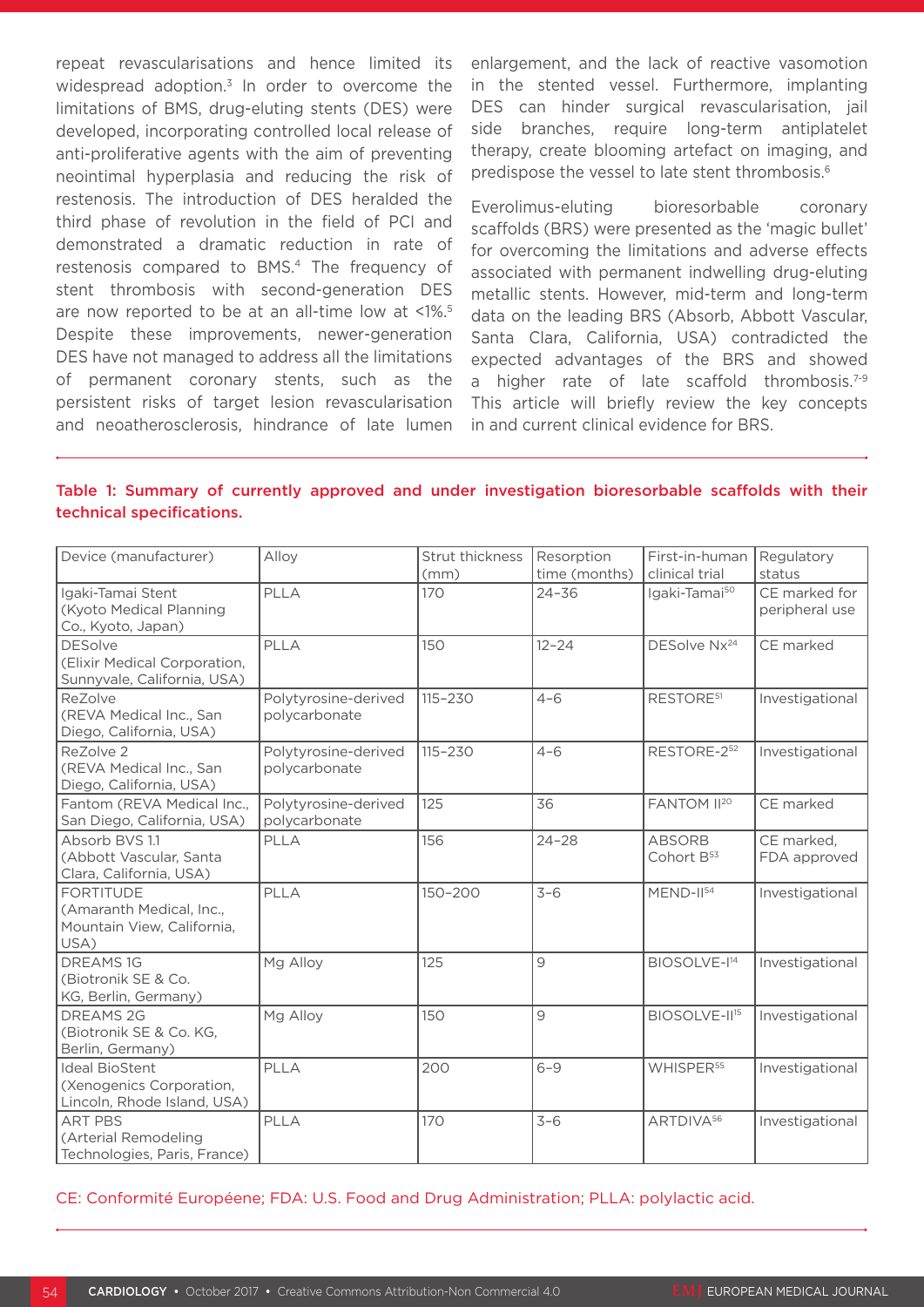## CURRENTLY AVAILABLE BIORESORBABLE CORONARY SCAFFOLD TYPES AND THE CLINICAL EVIDENCE

A summary of currently approved and under investigation bioresorbable scaffolds with their technical specifications is presented in Table 1.

#### Metal Alloy Scaffolds

So far, only two metal alloy-based BRS have been developed, which are composed of either iron or magnesium.10 The absorbable metal stent (AMS)-1 (Biotronik, Berlin, Germany) (Figure 1) was the first metallic scaffold created and was composed of a non-drug-coated magnesium alloy with a strut thickness of 165 um and resorption time of 4 months. The AMS-1 was evaluated in a prospective, multicentre, non-randomised clinical trial (PROGRESS AMS) for neointimal formation and vascular remodelling. No safety concerns, such as myocardial infarction, stent thrombosis, or death, were observed; however, the restenosis

rate was unacceptably high (47.5% at 4 months and 45% at 1 year), requiring repeat revascularisation.<sup>11</sup> Patients enrolled in the trial had intravascular ultrasound (IVUS) at 4 months, which revealed late lumen loss due to early recoil resulting from the scaffold dissolving at a much faster rate than expected.<sup>12</sup> This prompted the development of second-generation AMS-2 and AMS-3 (Figure 1) with the purpose of extending the duration of time needed for complete degradation.<sup>13</sup> AMS-3 DREAMS was tested in a prospective, nonrandomised, multicentre trial study BIOSOLVE-I. At 12 months, target lesion failure was observed in  $3$  (7%) of the 43 patients.<sup>14</sup> DREAM has since been modified to the DREAMS-2 or Magmaris scaffold, which incorporates radiopaque markers at both ends of the device to improve placement and elutes sirolimus instead of paclitaxel. The safety and performance of this device were examined in a prospective, multicentre, non-randomised trial study BIOSOLVE-II and demonstrated a significantly improved in-segment late lumen loss (0.27 mm) and in-scaffold late lumen loss (0.44 mm) at 6 months.<sup>15</sup>



Figure 1: Design of various bioresorbable coronary scaffolds. A) Igaki-Tamai; B) absorbable metal stent; C) Fantom; D) DESolve; E) Absorb GT1; F) Fortitude.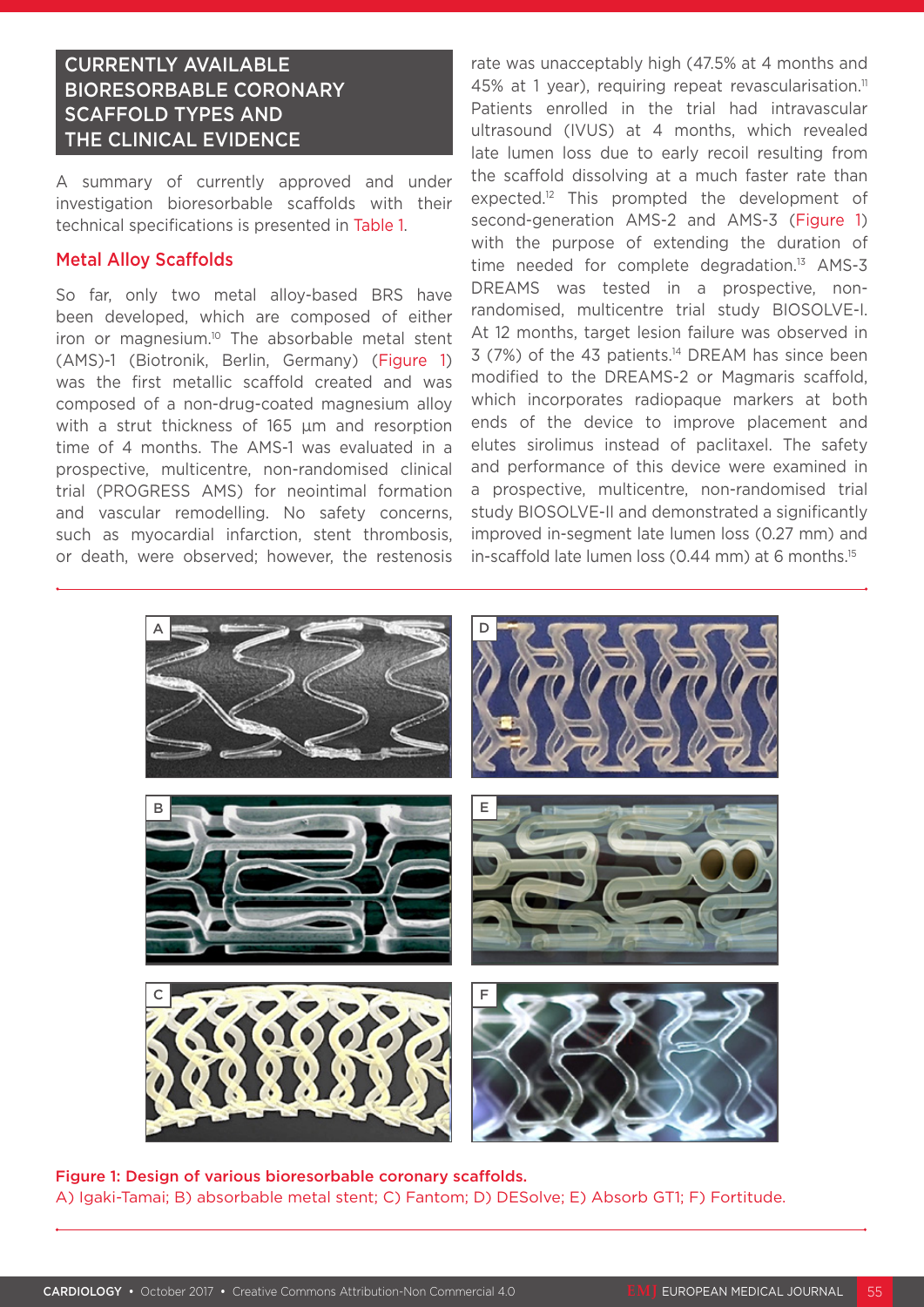#### ReZolve Scaffold

The ReZolve scaffold (REVA Medical Inc., San Diego, California, USA) (Figure 1) consists of an absorbable tyrosine-derived polycarbonate polymer coated with sirolimus, strut thickness of 122 µm, and a resorption period ranging from 4-6 months.<sup>16</sup> The first-generation scaffold was tested in the RESORB trial. This was a prospective, non-randomised, single-arm study enrolling 27 patients showing a higher rate of target lesion revascularisation (66.7%) at 6 months.17 After redesigning the device using a proprietary desaminotyrosine polycarbonate polymer coated with a sirolimus antiproliferative agent, the newer generation scaffold named Fantom (REVA Medical Inc.) was created. It had a strut thickness of 125  $\mu$ m and a resorption time of 36 months.<sup>18,19</sup> The safety and performance of the Fantom device are being evaluated in the FANTOM II trial. The trial is currently being expanded to determine the safety and effectiveness in more complex cases, including two lesions in one or more arteries and lesions >20 mm in length.20

#### DESolve Scaffold

The DESolve BRS (Elixir Medical, Sunnyvale, California, USA) (Figure 1) is composed of a poly lactic acid backbone coated with myolimus. It has a strut thickness of 150 µm and a resorption time ranging from 12 to 24 months.<sup>21</sup> Uniquely, it also contains a self-correction feature of increasing the scaffold dimensions to minimise mal-positioning if underdeployed.<sup>22</sup> The latest generation device DESolve-150 has a novolimus drug coating and is estimated to be completely reabsorbed within 2 years.23 The efficacy of DESolve-150 was assessed in the DESolve Nx trial, which showed late lumen loss at 6 months to be 0.20±0.32 mm and a major adverse cardiovascular events rate at 24 months of 7.4% with no definite scaffold thromboses.<sup>24</sup>

### Absorb Scaffold

The Abbott Vascular everolimus bioresorbable vascular scaffold (BVS) is the most widely used and investigated BRS. The Absorb GT1 BVS (Abbott Vascular) (Figure 1) obtained a Conformité Européene mark in 2010 and was approved by the U.S. Food and Drug Administration (FDA) in July 2016 for use in the USA.<sup>25</sup> Seven randomised clinical trials comparing Absorb BVS with everolimuseluting metallic stents have been conducted.9,26-32 Six of these trials (ABSORB II, ABSORB III, ABSORB China, ABSORB Japan, EVERBIOII, and AIDA Trial) included patients presenting with stable ischaemic heart disease, whereas one study (TROFI II)<sup>29</sup> included patients with ST-segment-elevation myocardial infarction. At 1-year follow-up, the results of these studies suggested that there were no differences in the rates of the composite patient orientated and device-orientated adverse events between the two devices. However, long-term data from the aforementioned trials and a recently published meta-analysis have raised safety concerns, with the Absorb BVS showing a significant increase in the risk of target lesion failure (driven by a significant increase in target vessel myocardial infarction and ischaemia-driven target lesion revascularisation) and scaffold thrombosis compared with everolimus-eluting stents.<sup>8</sup> The possible proposed mechanisms for the excessive thrombotic event in the BVS group include strut malapposition (either persistent or late acquired); late device discontinuity, which is a programmed phenomenon in the bioresorption process of the polymeric device; delayed vessel healing; and neoatherosclerosis.33-36

ABSORB III trial was a pivotal study that paved the way for the BVS device approval in the USA.<sup>27</sup> In this multicentre, single-blinded, active-treatment, randomised trial, 2,008 patients with stable or unstable angina due to noncomplex obstructive coronary artery disease were randomly assigned in a 2:1 ratio to receive either the Absorb BVS (n=1,322) or Xience stent (Abbott Vascular) (n=686).<sup>27</sup> Target-lesion failure at 1 year was observed in 7.8% (99 of 1245 patients) receiving an Absorb BVS versus 6.1% (44 of 726 patients) receiving Xience.<sup>27</sup> No significant difference was noted between BVS versus metallic stent in rates of cardiac death (0.6% and 0.1%, respectively; p=0.29), target-vessel myocardial infarction (6.0% and 4.6%, respectively; p=0.18), or ischaemia-driven target-lesion revascularisation (3.0% and 2.5%, respectively;  $p=0.50$ ).<sup>27</sup> Device thrombosis was noted in 1.5% of patients receiving the Absorb BVS versus 0.7% of patients receiving Xience within 1 year (p=0.13).27 Recently, 2-year data from ABSORB III was reported with the rate of target lesion failure being 11.0% in the Absorb group and 7.9% in the Xience group (p=0.03) along with a higher rate of device thrombosis (1.9% versus 0.8%) with BVS.<sup>37</sup> This prompted the FDA to issue a safety notice limiting the use of Absorb BVS to centres participating in clinical registries. The 3-year outcomes from the ABSORB II trial were also reported recently and revealed a two-fold increased risk of target vessel myocardial infarction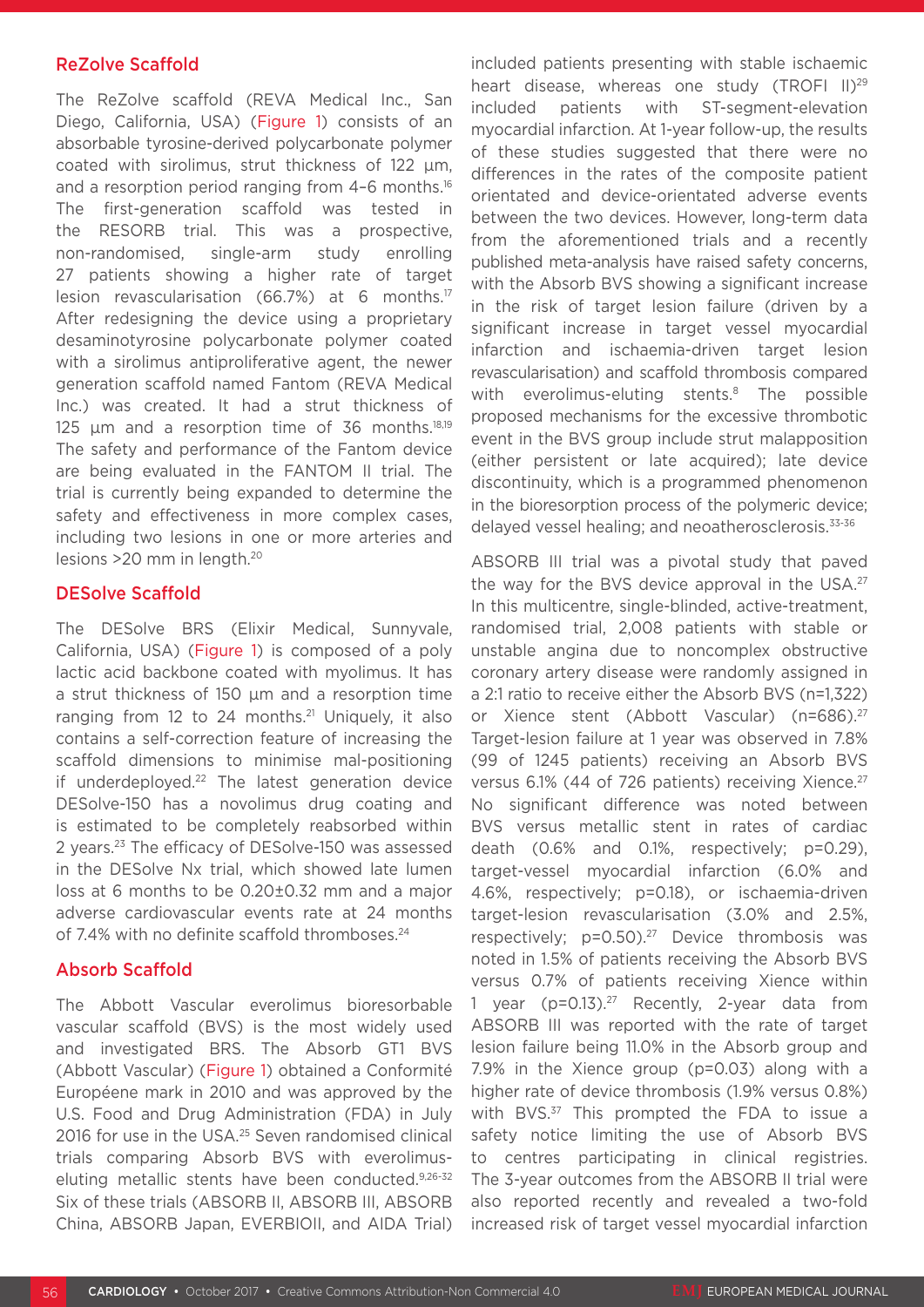and late scaffold thrombosis when compared to the Xience device along with six reported cases of definite very late scaffold thrombosis  $($ >365 days). $9$  In addition, the co-primary endpoint of superior vasomotor in Absorb BVS was not met, an unexpected finding given the rate of resorption. This was due to the fact that the metallic stents exhibited an unexpected change in diameter not previously reported in the literature.<sup>38</sup> However, the overall vasodilation of the scaffold observed in ABSORB II study (0.047 mm [standard deviation (SD): 0.11]) was very similar to the vasodilation observed in the first-in-human study at 3 years (0.054 mm [SD: 0.12])25 and in the ABSORB Japan randomised trial at 2 years (0.06 mm [SD: 0.141).<sup>26</sup> Future trials might consider alternative imaging, different vasodilator responses, or later follow-up to confirm whether there is a true vasomotor advantage for the bioresorbable scaffold or whether this proposed benefit is not realised in practice when compared with contemporary metallic DES.

The most recent clinical data for Absorb BVS comes from the Amsterdam Investigator-Initiated Absorb Strategy All-Comers Trial (AIDA). It was a single-blinded, multicentre, investigator-initiated, noninferiority, randomised clinical trial that included 1,845 patients selected to receive either a BVS ( $n=924$ ) or a metallic stent ( $n=921$ ).<sup>31</sup> At 24 months, target vessel failure occurred in 11.7% of patients receiving the Absorb BVS and 10.7% of patients receiving the Xience device, which was statistically nonsignificant.31 Also, there was no difference in the risk of target vessel revascularisation events or cardiac related deaths. However, a significantly elevated risk of target vessel myocardial infarction in the BVS versus metallic stent group (5.5% versus 3.2%, respectively; p=0.04) prompted an early report of the data due to safety concerns.<sup>31</sup> Ongoing trials, such as the ABSORB IV trial, continue to determine the long-term safety and efficacy of Absorb BVS by examining rates of target lesion failure within 5 years of device placement.

## PATIENT AND LESION SELECTION FOR BIORESORBABLE VASCULAR SCAFFOLD

Lessons learned from the clinical trials conducted with first-generation Absorb BVS have sounded a note of caution to the operators using BVS. We discuss a few of the important considerations that should be taken into account prior to implanting a BRS.

Large vessels with a luminal diameter >4.0 mm should be excluded from BVS implantation, since the largest available BVS diameter is 3.5 mm with a corresponding maximum post-implantation balloon diameter of 4 mm. Overexpansion of BVS could lead to fracture, whereas leaving the BVS malapposed can cause scaffold thrombosis.39,40 In contrast, BVS should not be deployed in very small vessels, especially those with a diameter <2.5 mm. This is based on the fact that BVS strut thickness is 156 µm and if implanted in a small vessel, the final lumen area after BVS implantation would become excessively narrow, thereby increasing the risk of scaffold thrombosis.

The operator should have a low threshold for intravascular imaging use to confirm lumen/vessel diameter when it is difficult to define diameter before deciding to use BVS, especially in small/ large vessels and/or diffuse lesions.<sup>41</sup> Operators should also be careful in making a decision to implant BVS in lesions with large differences between proximal and distal reference diameters (>0.5 mm). This is because, if undersized proximally, malapposition may occur, which could be difficult to correct without risking fracture after deployment. In contrast, if oversized distally, vessel injury around the distal edge may occur if expanded fully, or there could be increased device vessel wall coverage and strut volume in the vessel lumen.<sup>42</sup>

It has been postulated that the current BVS with bulky struts may require more potent and prolonged antiplatelet therapy secondary to a higher incidence of scaffold thrombosis.43 Therefore, it would be better to avoid using current BVS in patients at high risk of bleeding, planned surgery, and/or who are unlikely to adhere to taking medication. To date, there are little data available regarding BVS for left main trunk lesions, which can be challenging lesion subsets even with DES.<sup>44</sup> Therefore, when considering using BVS for left main disease, the operator must carefully evaluate the lesion to treat due to issues of lumen/vessel diameter and the presence of ostial lesions.

### IMPLANTING TECHNIQUES

Studies have revealed various success rates with BVS implantations.<sup>34</sup> This can be partly attributed to varying operator techniques. In a pooled study containing 2,973 patients treated with the Absorb BVS, only 82.3% of patients were noted to have optimally sized vessels (vessel diameter ≥2.25 mm to ≤3.75 mm). Additionally, only 60.1% underwent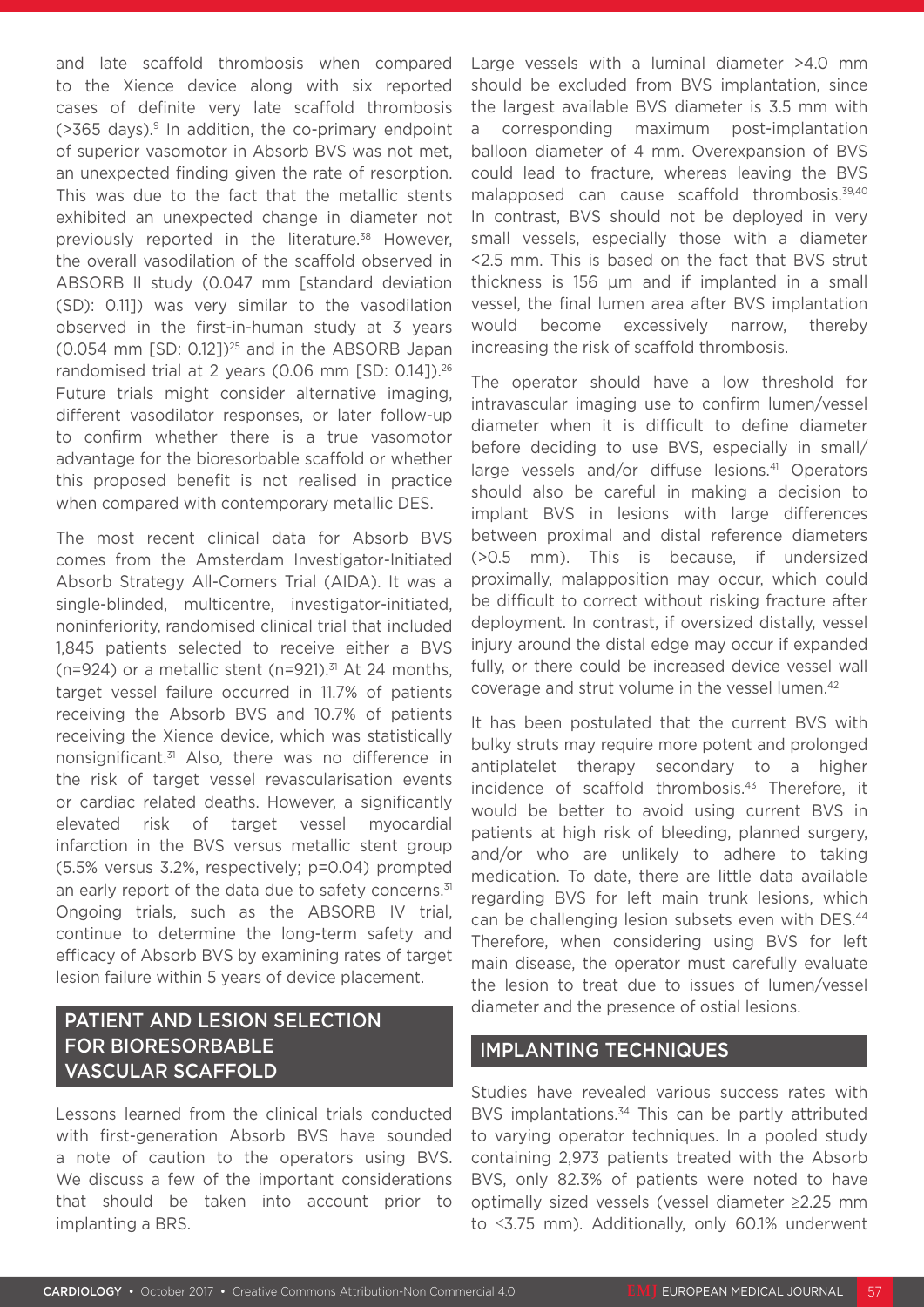pre-dilatation and only 12.4% underwent adequate high-pressure post-dilatation.<sup>45</sup> A three-phase preparation, sizing, and post-dilatation (PSP) implantation technique is currently advised in order to achieve maximal effectiveness.46

#### Phase 1: Preparing the Lesion

The vessel is initially dilated using a noncompliant balloon. The goal is to achieve a pre-dilatation lumen diameter matching the reference diameter (1:1 balloon-to-artery ratio) of the BVS chosen for implantation.

#### Phase 2: Sizing the Vessel

Prior studies have shown appropriate sizing is of paramount importance in achieving the maximal effectiveness of BVS.<sup>34,44</sup> Currently, the Absorb BVS is indicated for coronary artery lesions that are ≤24 mm long and with a reference vessel diameter of ≥2.5 mm and ≤3.75 mm. Due to thick scaffold struts, scaffold overlapping should be minimal, which could predispose the overlapped area to stent thrombosis. Also, BVS have a reduced range of expansion when compared to DES, which should be taken into consideration when sizing the lumen. The use of optical coherence tomography, IVUS, or quantitative coronary analysis is encouraged for optimal placement.

### Phase 3: Post Dilatation of the Bioresorbable Vascular Scaffold

The last phase involves high-pressure post-dilation, up to ≤0.5 mm above the nominal scaffold diameter, to ensure the scaffold struts are embedded into the vessel wall. After completing this phase, the goal amount of residual stenosis should be <10%.

The Italian Diffuse/Multivessel Disease ABSORB Prospective Registry (IT-DISAPPEARS) was developed to investigate the procedural and clinical performance of the Absorb BVS in patients with long (>24 mm) single vessel disease and/or multivessel disease.<sup>47</sup> In the registry, a pre-specified technique for scaffold implantation was mandated. Indeed, quantitative coronary analysis, optical coherence tomography, or IVUS to assess reference vessel diameter and lesion length, as well as to guide optimal scaffold implantation were recommended. Moreover, high-pressure post-dilatation with non-compliant balloons was also recommended to achieve a residual stenosis ≤10%.47 A total of 2,040 BVS were implanted in 956 patients during the study period. At 1-year follow-up, the rates of all-cause death, non-fatal myocardial infarction, and revascularisation were found to be 1.2%, 5.4%, and 10.9%, respectively. This registry prospective demonstrated that, when a careful technique is used, Absorb BVS implantation can be associated with an excellent safety and efficacy profile, even in patients with high lesion complexity.<sup>47</sup> The Absorb IV trial is currently being conducted, which will evaluate the PSP technique prospectively.

### COMPARISON OF BIORESORBABLE CORONARY SCAFFOLDS VERSUS DRUG-ELUTING METALLIC STENTS

Table 2 compares the advantages and disadvantages of BRS over drug-eluting metallic stents.

#### Table 2: Bioresorbable coronary scaffolds: Advantages versus disadvantages over drug-eluting metallic stents.

| Advantages                                                                        | <b>Disadvantages</b>                                                                                                                                               |
|-----------------------------------------------------------------------------------|--------------------------------------------------------------------------------------------------------------------------------------------------------------------|
| Restoration of vasomotion                                                         | High cost                                                                                                                                                          |
| Vessel remodelling with late luminal enlargement                                  | Pre-dilation necessary with directing stenting unavailable                                                                                                         |
| Reduction in late stent thrombosis                                                | Limited scaffold size availabilities                                                                                                                               |
| Reduction in duration of dual antiplatelet therapy                                | Difficult placement in complex coronary lesions:<br>ostial disease, chronic total occlusions, bifurcations,<br>dissections, small vessels, heavily calcified areas |
| The use of noninvasive imaging for detecting stenosis                             | Rheological alterations caused by thick struts                                                                                                                     |
| Ability to reintervene, including the placement<br>of bypass grafts               | Accurate placement requiring OCT, IVUS, or QCA                                                                                                                     |
| Alleviating patient concerns regarding placement<br>of a permanent foreign object | Thick scaffolds preventing ideal expansion                                                                                                                         |

IVUS: intravascular ultrasound; OCT: optical coherence tomography; QCA: quantitative coronary angiography.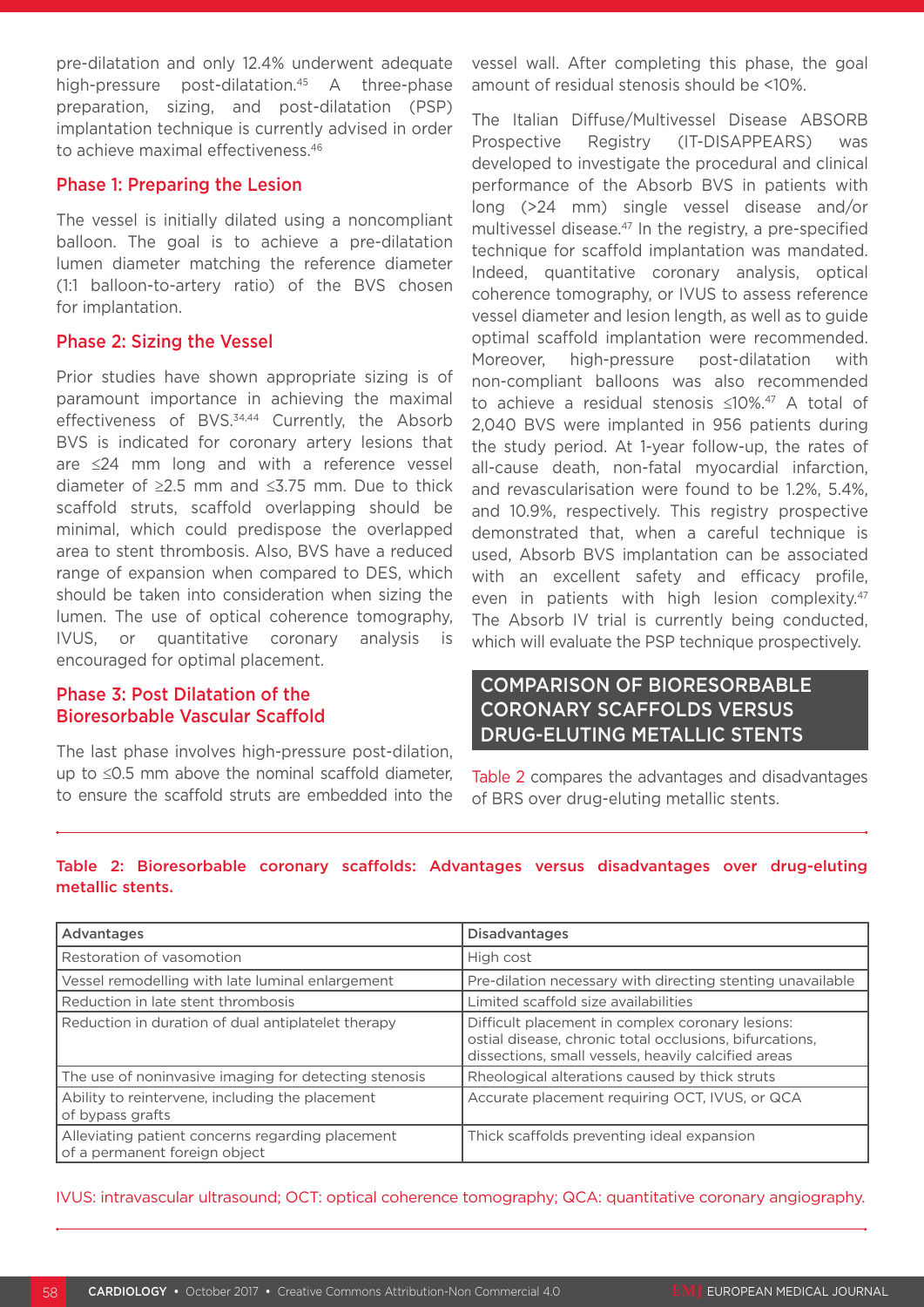#### Future Directions

Many new developments are being carried out to improve the shortcomings of older generation BRS. The design of newer generation devices is aimed at producing thinner struts and a smaller crossing profile as compared with the currently available BRS. The new scaffolds under development include the DEsolve, MeRes100 (Meril Life Science, Vapi, India), and Biolute, which have a strut thickness of 100, 100, and 108 um, respectively.<sup>48</sup> This improvement, if successful, will allow proper radial strength to be obtained with a simultaneous decrease in the crossing profile. Additionally, thinner struts might minimise coronary blood flow perturbations and strut protrusion into the vessel lumen resulting in decreased thrombogenicity. Analogous technical improvement can be observed with the Mirage BRS, a microfibre scaffold with streamlined strut geometry and round struts that are supposed to decrease blood flow separation and ensure high shear stress, subsequently reducing platelet activation.49 Another important issue with the BRS is its limited ability to post-dilate (preferably over expand), specifically the Absorb BVS, without fracturing the device. In this regard, the Fantom (a desaminotyrosine-derived polycarbonate scaffold), the DEsolve, and the Fortitude (Amaranth Medical, Mountain View, California, USA) (both PLLA-based polymer scaffolds) have shown greater resistance to overexpansion. In addition to reduced strut thickness, the future iterations for

BRS that are currently being worked on include an effective delivery system, complete bioresorption, vessel geometry preservation, vulnerable plaque passivation, vascular physiology, and vasomotor function restoration.

### **CONCLUSION**

In order to overcome the shortcomings of DES, specifically in-stent restenosis and late stent thrombosis, there has been a robust development of BRS. Initial data using BRS demonstrated vasomotor restoration, regression of underlying plaque, and vessel remodelling leading to an increased lumen size. However, the first-generation BRS have demonstrated poor acute performance and increased safety concern, limiting their use in real-world clinical settings. The safety risks associated with Absorb BVS have already resulted in a recent FDA warning to USA physicians, and severe use limitations in Europe, Japan, Australia, and other countries. Newer generation BRS are being developed to overcome the challenges of the first-generation BRS. However, we should not repeat history with BRS, as we did with first-generation DES, without understanding the greater stent thrombosis risk they posed. Research on BVS should be more intense with any new BVS required to undergo proper long-term evaluation in randomised trials versus the best second-generation DES before its widespread clinical adoption.

#### REFERENCES

1. Roubin GS et al. Influence of balloon size on initial success, acute complications, and restenosis after percutaneous transluminal coronary angioplasty. A prospective randomized study. Circulation. 1998;78(3):557-65.

2. Serruys PW et al. A comparison of balloon-expandable-stent implantation with balloon angioplasty in patients with coronary artery disease. Benestent Study Group. N Engl J Med. 1994;331(8):489-95.

3. Al Suwaidi J et al. Coronary artery stents. JAMA. 2000;284(14):1828-36.

4. Baber U et al. Impact of the everolimus-eluting stent on stent thrombosis: A meta-analysis of 13 randomized trials. J Am Coll Cardiol. 2011;58(15):1569-77.

5. Bønaa KH et al.; NORSTENT Investigators. Drug-eluting or bare-metal stents for coronary artery disease. N Engl J Med. 2016;375(13):1242-52.

6. Verheye S et al. A next-generation bioresorbable coronary scaffold system: from bench to first clinical evaluation: 6-and 12-month clinical and multimodality imaging results. JACC Cardiovasc Interv. 2014;7(1):89-99.

7. Ellis SG, Riaz H. Bioresorbable stents: The future of interventional cardiology? Cleve Clin J Med. 2016;83(11 Suppl 2): S18-23.

8. Stone GW et al. 1-year outcomes with the Absorb bioresorbable scaffold in patients with coronary artery disease: A patient-level, pooled meta-analysis. Lancet. 2016;387(10025):1277-89.

9. Serruys PW et al. Comparison of an everolimus-eluting bioresorbable scaffold with an everolimus-eluting metallic stent for the treatment of coronary artery stenosis (ABSORB II): A 3 year, randomised, controlled, singleblind, multicentre clinical trial. Lancet. 2016;388(10059):2479-91.

10. Peuster M et al. A novel approach to temporary stenting: Degradable cardiovascular stents produced from corrodible metal-results 6-18 months after implantation into New Zealand white rabbits. Heart. 2001;86(5):563-9.

11. Ghimire G et al. Initial evidence for the return of coronary vasoreactivity following the absorption of bioabsorbable magnesium alloy coronary stents. EuroIntervention. 2009;4(4): 481-4.

12. Waksman R et al.; PROGRESS-AMS (Clinical Performance Angiographic Results of Coronary Stenting with Absorbable Metal Stents) Investigators. Early- and long-term intravascular ultrasound and angiographic findings after bioabsorbable magnesium stent implantation in human coronary arteries. JACC Cardiovasc Interv. 2009;2(4): 312-20.

13. Campos CM et al. Bioresorbable drug-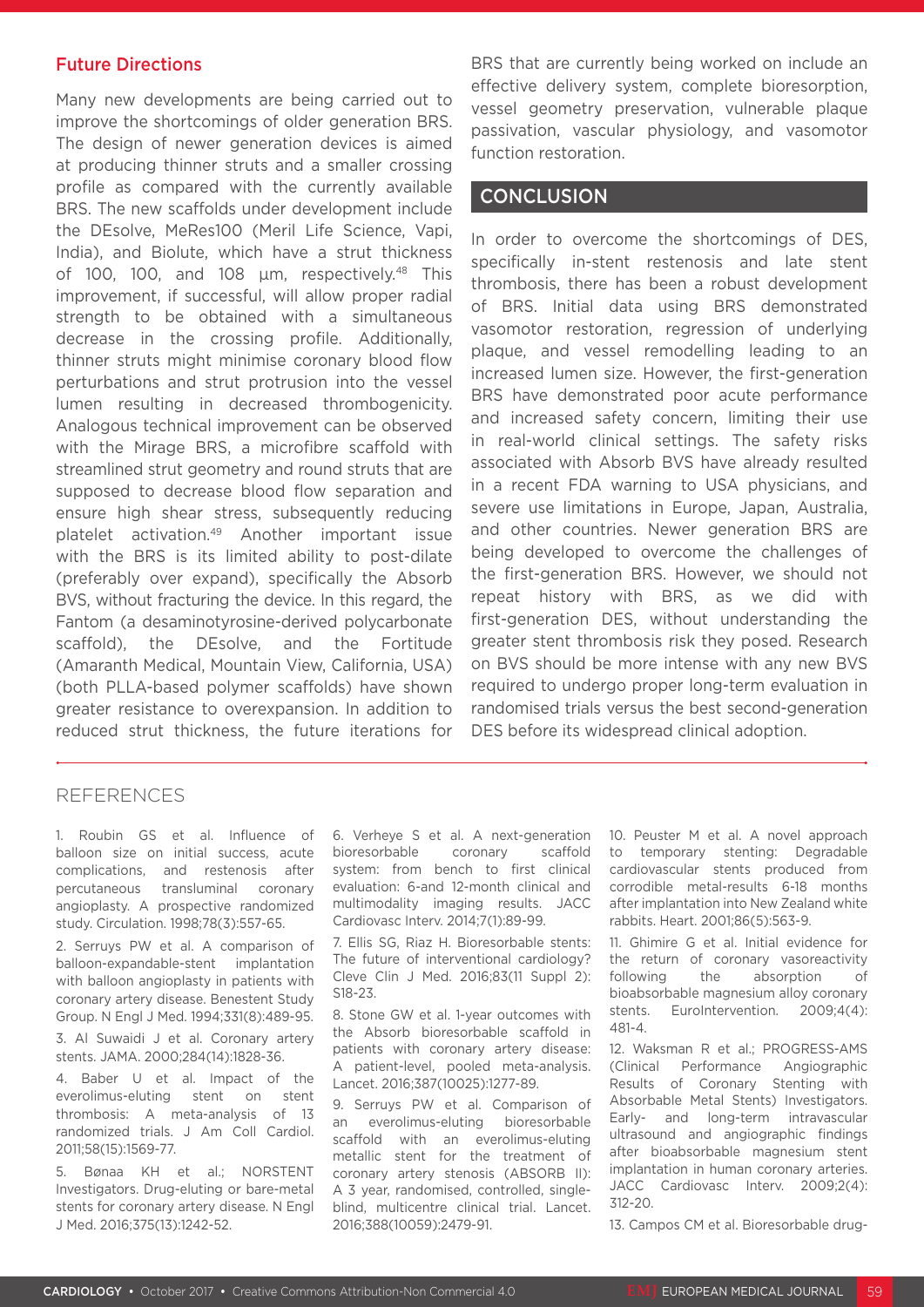eluting magnesium-alloy scaffold for treatment of coronary artery disease. Int J Mol Sci. 2013;14(12):24492-500.

14. Haude M et al. Safety and performance of the drug-eluting absorbable metal scaffold (DREAMS) in patients with de-novo coronary lesions: 12 month results of the prospective, multicentre, first-in-man BIOSOLVE-I trial. Lancet. 2013;381(9869):836-44.

15. Haude M et al. Sustained safety and performance of the second-generation drug-eluting absorbable metal scaffold in patients with de novo coronary lesions: 12-month clinical results and angiographic findings of the BIOSOLVE-II first-in-man trial. Eur Heart J. 2016; 37(35):2701-9.

16. Grube E. Bioabsorbable Stent. The Boston Scientific and REVA Technology. EuroPCR. 19–22 May, 2009.

17. Costa RA. REVA ReZolve clinical program update. Transcatheter Cardiovascular Therapeutics, 22–26 October, 2012.

18. Stanetic BM et al. Novel bioresorbable scaffolds technologies: current status and future directions. Minerva Cardioangiol. 2015;63(4):297-315.

19. Seth A. First report investigations examine potential for novel bioresorbable stent Tecnhologies. Transcatheter Cardiovascular Therapeutics. Washington, DC, USA. October 29- November 02, 2016. 20. Abizaid A. FANTOM II: Six-month and nine-month clinical and angiographic results with a radiopaque desaminotyrosine polycarbonate-based sirolimus-eluting bioresorbable vascular scaffold in patients with coronary artery disease. Transcatheter Cardiovascular Therapeutics. Washington, DC, USA. October 29- November 02, 2016.

21. Testa L et al. Coronary bioresorbable vascular scaffold use in the treatment of coronary artery disease. Circ Cardiovasc Interv. 2016;9(7). Erratum in: Circ Cardiovasc Interv. 2016;9(8):e000018.

22. Ormiston JA et al. An independent bench comparison of two bioresorbable drug-eluting coronary scaffolds (Absorb and DESolve) with a durable metallic drug-eluting stent (ML8/ Xpedition). EuroIntervention. 2015;11(1):60-7.

23. Boeder N et al. DESolve 150 vs. DESolve 100: A comparison study using OCT. EuroPCR, 17–20 May 2016.

24. Abizaid A et al. Serial multimodality imaging and 2-year clinical outcomes of the novel DESolve novolimus-eluting bioresorbable coronary scaffold system for the treatment of single de novo coronary lesions. JACC Cardiovasc Interv. 2016;9(6):565-74.

25. Sotomi Y et al. Differential aspects between cobalt-chromium everolimus drug-eluting stent and Absorb everolimus bioresorbable vascular scaffold: From bench to clinical use. Expert Rev Cardiovasc Ther. 2015;13(10):1127-45.

26. Onuma Y et al. Two-year clinical, angiographic, and serial optical coherence tomographic follow-up after implantation of an everolimuseluting bioresorbable scaffold and an everolimus-eluting metallic stent: Insights from the randomised ABSORB Japan trial. EuroIntervention. 2016;12(9): 1090-101.

27. Ellis SG et al.; ABSORB III Investigators. Everolimus-eluting bioresorbable scaffolds for coronary artery disease. N Engl J Med. 2015;373(20):1905-15.

28. Gao R et al; ABSORB China Investigators. Bioresorbable vascular scaffolds versus metallic stents in patients with coronary artery disease: ABSORB China Trial. J Am Coll Cardiol. 2015;66(21):2298-309.

29. Sabaté M et al. Everolimus-eluting bioresorbable stent vs. durable polymer everolimus-eluting metallic stent in patients with ST-segment elevation myocardial infarction: Results of the randomized ABSORB ST-segment elevation myocardial infarction-TROFI II trial. Eur Heart J. 2016;37(3):229-40.

30. Puricel S et al. Comparison of everolimus- and biolimus-eluting coronary stents with everolimus-eluting bioresorbable vascular scaffolds. J Am Coll Cardiol. 2015;65(8):791-801.

31. Wykrzykowska JJ et al.; AIDA Investigators. Bioresorbable scaffolds versus metallic stents in routine PCI. N Engl J Med. 2017;376(24):2319-28.

32. Kereiakes DJ et al. Evaluation of a fully bioresorbable vascular scaffold in patients with coronary artery disease: design of and rationale for the ABSORB III randomized trial. Am Heart J. 2015; 170(4):641-51.

33. Cuculi F et al. Optical coherence tomography findings in bioresorbable vascular scaffolds thrombosis. Circ Cardiovasc Interv. 2015;8(10):e002518.

34. Puricel S et al. Bioresorbable coronary scaffold thrombosis: Multicenter comprehensive analysis of clinical presentation, mechanisms, and predictors. J Am Coll Cardiol. 2016; 67(8):921-31.

35. Collet C et al. Late thrombotic events after bioresorbable scaffold implantation: a systemic review and meta-analysis of randomized clinical trials. Eur Heart J. 2017;38(33):2559-66.

36. Onuma Y et al. Two-year clinical, angiographic, and serial optical coherence tomographic follow-up after implantation of an everolimus-eluting bioresorbable scaffold and an everolimuseluting metallic stent: Insights from the randomized ABSORB Japan trial. EuroIntervention. 2016;12(9):1090-101.

37. Ellis SG et al., ABSORB III investigators. Everolimus-eluting bioresorbable vascular scaffolds in patients with coronary artery disease: ABSORB III trial 2-year results. American College of Cardiology 2017 Scientific Sessions; March 18, 2017. Washington, DC.

38. Serruys P et al. A bioresorbable everolimus-eluting scaffold versus a metallic everolimus-eluting stent for ischaemic heart disease caused by denovo native coronary artery lesions (ABSORB II): An interim 1-year analysis of clinical and procedural secondary outcomes from a randomised controlled trial. Lancet. 2015;385(9962):43-54.

39. Karanasos A et al. Angiographic and optical coherence tomography insights into bioresorbable scaffold thrombosis: Single-center experience. Circ Cardiovasc Interv. 2015;8(5).

40. Räber L et al. Very late scaffold thrombosis: Intracoronary imaging and histopathological and spectroscopic findings. J Am Coll Cardiol 2015;66(17): 1901-14.

41. Moussa I et al. Characteristics of patients with a large discrepancy in coronary artery diameter between quantitative angiography and intravascular ultrasound. Am J Cardiol. 2001;88(3):294-6.

42. Kawamoto H et al. The bioresorbable scaffold: Will oversizing affect outcomes?. JACC Cardiovasc Interv. 2016;9(3):299-300.

43. Capodanno D, Angiolillo DJ. Antiplatelet therapy after implantation of bioresorbable vascular scaffolds. A review of the published data, practical recommendations, and future directions. JACC Cardiovasc Interv. 2017;10(5): 425-37.

44. Miyazaki T et al. Bioresorbable vascular scaffolds for left main lesions; A novel strategy to overcome limitations. Int J Cardiol. 2014;175(1):e11-3.

45. Suwannasom P et al. The impact of post-procedural asymmetry, expansion, and eccentricity of bioresorbable everolimus-eluting scaffold and metallic everolimus-eluting stent on clinical outcomes in the ABSORB II Trial. JACC Cardiovasc Interv. 2016;9(12):1231-42.

46. Ortega-Paz L et al. Predilation, sizing and post-dilation scoring in patients undergoing everolimus-eluting bioresorbable scaffold implantation for prediction of cardiac adverse events: development and internal validation of the PSP score. EuroIntervention. 2017; 12(17):2110-7.

47. Testa L et al. One-year clinical results of the Italian diffuse/multivessel disease ABSORB prospective registry (IT-DISAPPEARS).